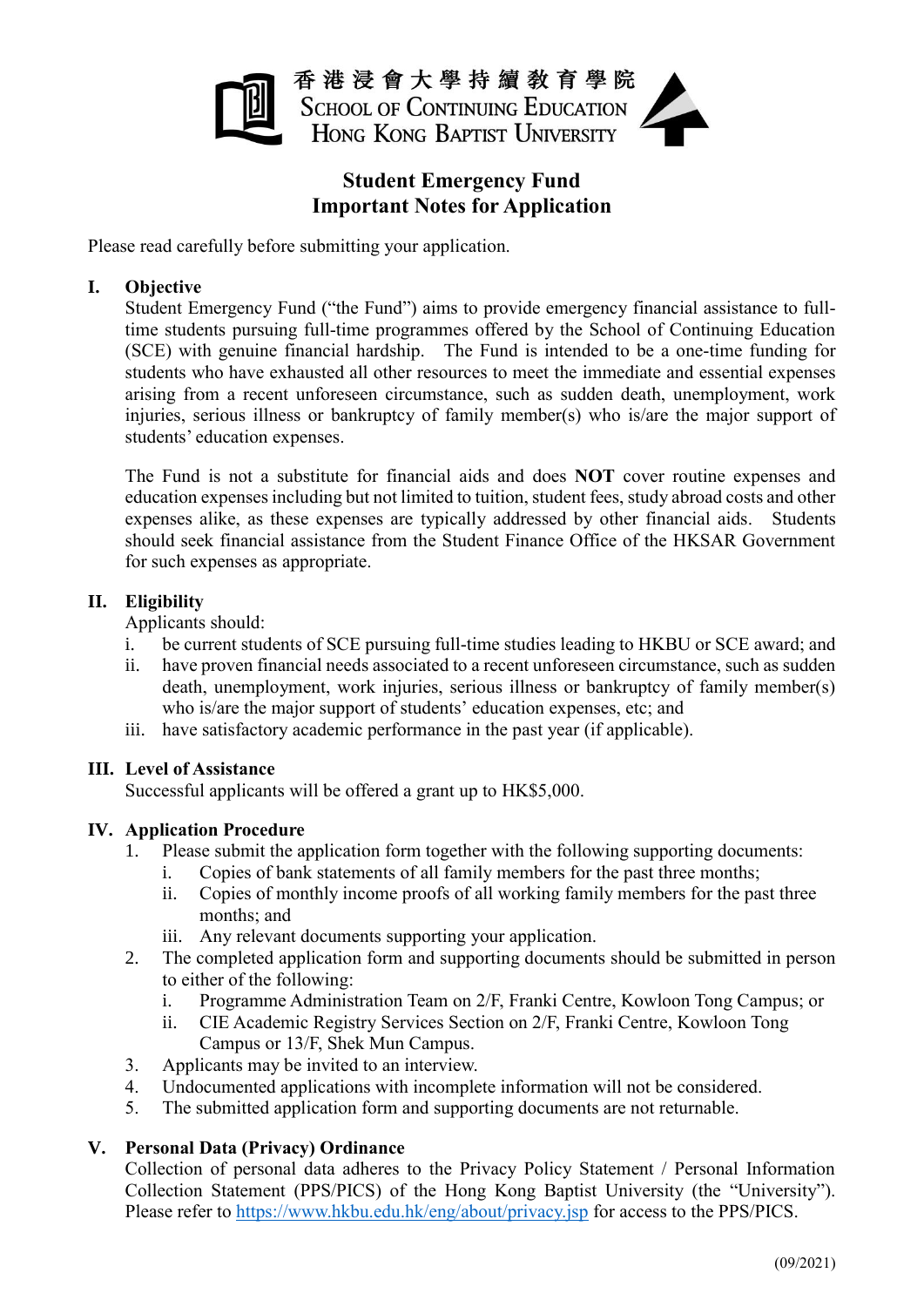

## **Application for Student Emergency Fund**

### **I. Personal Particulars**

| Name:              | (English)           | (Chinese)            |
|--------------------|---------------------|----------------------|
|                    | Programme Enrolled: |                      |
| Study Year:        |                     | Student No.:         |
| <b>HKBU Email:</b> |                     | Daytime Contact No.: |

## **II. Family Financial Situation**

|             | <b>Name</b> | Relationship | Age | Occupation | <b>Latest Monthly</b><br>Income (HK\$) |
|-------------|-------------|--------------|-----|------------|----------------------------------------|
|             |             |              |     |            |                                        |
| ◠           |             |              |     |            |                                        |
| $\mathbf 2$ |             |              |     |            |                                        |
| 4           |             |              |     |            |                                        |
|             |             |              |     |            |                                        |

My family is in receipt of the Comprehensive Social Security Assistance (CSSA).  $\n **W**$   $\blacksquare$   $\blacksquare$   $\blacksquare$   $\blacksquare$   $\blacksquare$   $\blacksquare$ 

I am in receipt of government financial assistance:

Grant: HK\$ Loan: HK\$

### **III. Reason(s) for Application**

*Please explain your financial difficulties in coping with the immediate and essential expenses arising from a recent unforeseen circumstance. Use separate sheet(s) if space is not enough.*